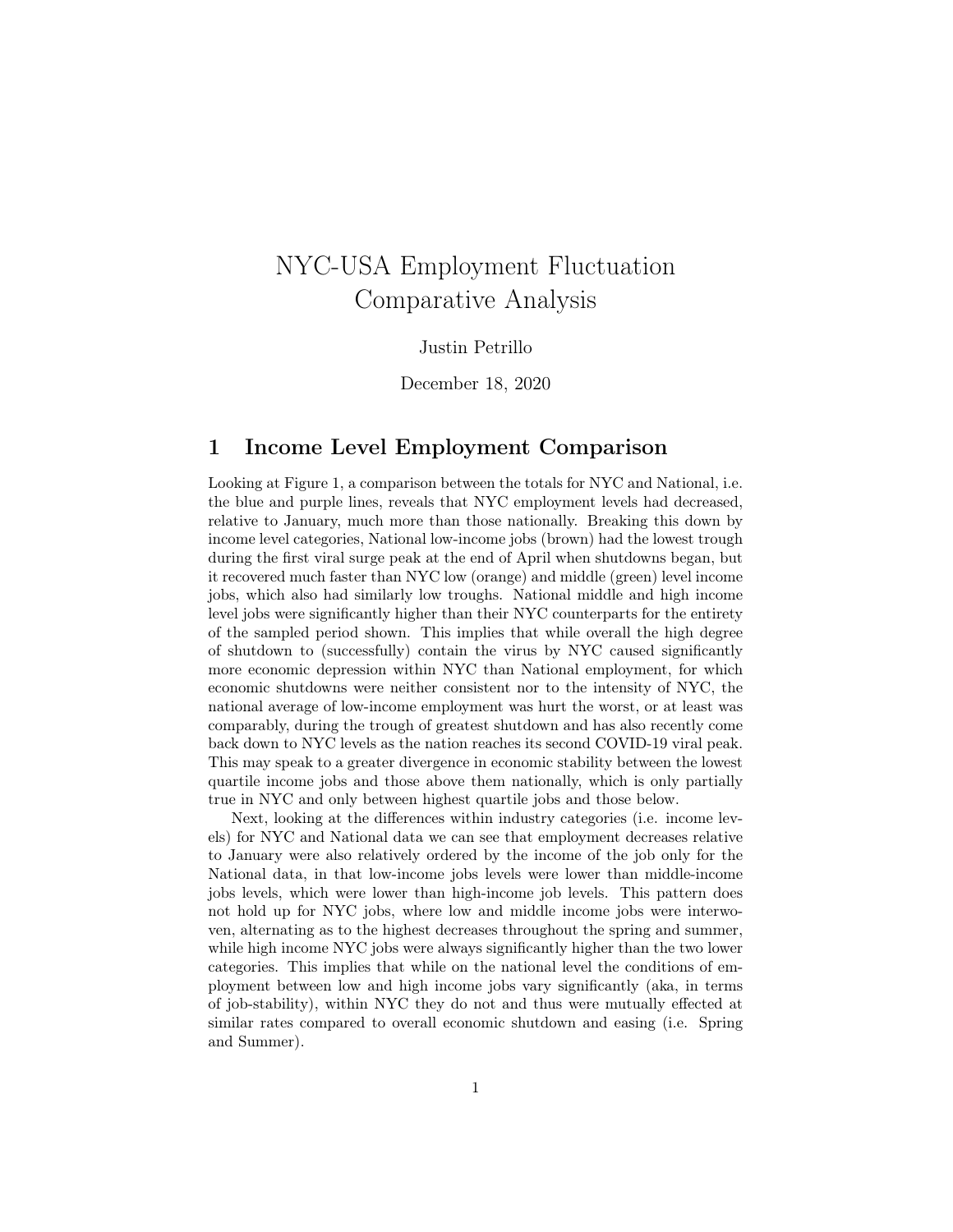Overall, one can see that all employment numbers and their quartile breakdowns follow similar curves of reaching a global minimum (trough) during the first viral surge peak at the end of April when shutdown policies emerged and changed concavity mid-May when the first viral curve flattened. While National recovery has already begun to flatten out as the country is at its second viral peak, and thus forced into slight shutdown (even if not by policy), NYC recovery is continuing to climb due to its successful viral containment.



Figure 1: ET This graph compares the number of active employees from the three income level job category during the pandemic relative to an average baseline index calculated from  $1/4/2020$  to  $1/31/2020$ . Low income jobs are the bottom quartile of income  $\langle \text{F27k} \rangle$ , Middle income jobs are the middle two quartiles of income(\$28k:\$60k), and High income jobs are the top quartile of income  $(>\$60k)$ .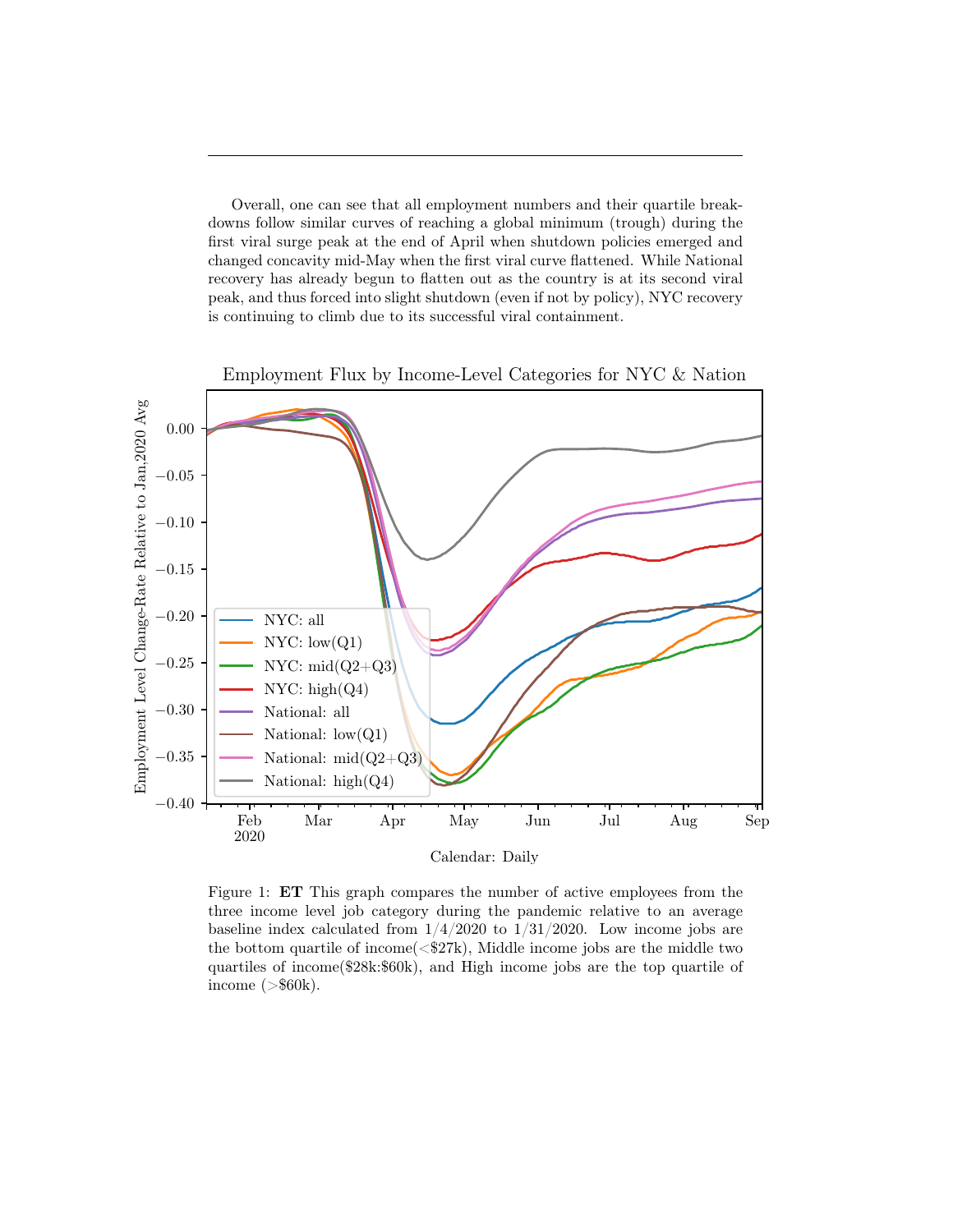### 2 Industry Type Employment Comparison

The four industries under analysis are 1) Education and Health Services (NAICS supersector 65), 2) Leisure and Hospitality (ss: 70), 3) Trade, Transportation, and Utilities (ss:40), and 4) Professional and Business Services (ss: 60). We may recategorize these industries along the 2 time & space dimensions of interaction as Functional/Communicative and Proximate/Remote as 1) Remote Functional ('essential') Services, 2) Proximate Communicative ('face-to-face') Services, 3) Proximate Functional ('infrastructural') Services, and 4) Remote Communicative Services (i.e. 'remote'). Clearly, the Proximate Communicative ('face-to-face') jobs are most affected by social distancing policies, although also by extreme consumer business mandatory shutdowns, while Proximate Functional ('infrastructural') jobs are mainly affected by the shut-down measures. While some 'essential' services may be performed remotely, as in virtual classes or medical consultations, they often require at least some physical proximate inspection as for medical testing, surgery,  $\&$  hospital in-patient care for ss 61 and pedagogical dialogue especially with younger students for ss 62. Yet, there may be some overlap between ss 40 ('infrastructure') and the 'non-remote' components of ss 65 ('essential') since the utility jobs in hospital maintainent, the more proximate functional aspects, would be included in ss 40. While business and professional services are often accelerated in consensus formation by proximate functional communication, i.e. face-to-face conversation, they may still proceed, and in fact often more rationally, by virtual communication protocols and are thus most commonly conceived as 'remote' jobs, although such has been technically modified in this analysis. These jobs tend to increase in demand with expected long-term macro-system failures as such require consensus formation on new modes of systemic functionality, while Remote Functional (i.e. 'essential') jobs respond to short-term system needs. Thus, in congruence with expected rises in the density rates of new infection counts, and thus population sentiment of proximate danger, the demand for 'essential' services (Remote Functional) increases in specificity to its health subcategory but also with education via new knowledge demands.

These hypotheses are tested in Figure 2. All job industries dipped into a trough during the first COVID-19 peak. Proximate Communicative jobs were most severely and immediately affected by the COVID-19 infection-rate surges since they are most affected by social distancing policies which were put in place first and more spatially and temporally consistent than economic shutdown policies. These 'face-to-face' jobs recovered during the first inter-peak period of the late-spring, but with the second emerging peak, have begun to dip since social distancing compliance is increasing in response to the threat. The other job categories are not effected by this second emerging peak since economic shutdowns are not being put in place due to the high costs of the previous shutdown, only social-distancing policies. Thus, while the other job categories were able to adapt to the need of face protection and social distancing, especially by limiting actual communication in close proximity, Proximate Communicative industry jobs are unable to adapt. 'Remote' Jobs, specifically Remote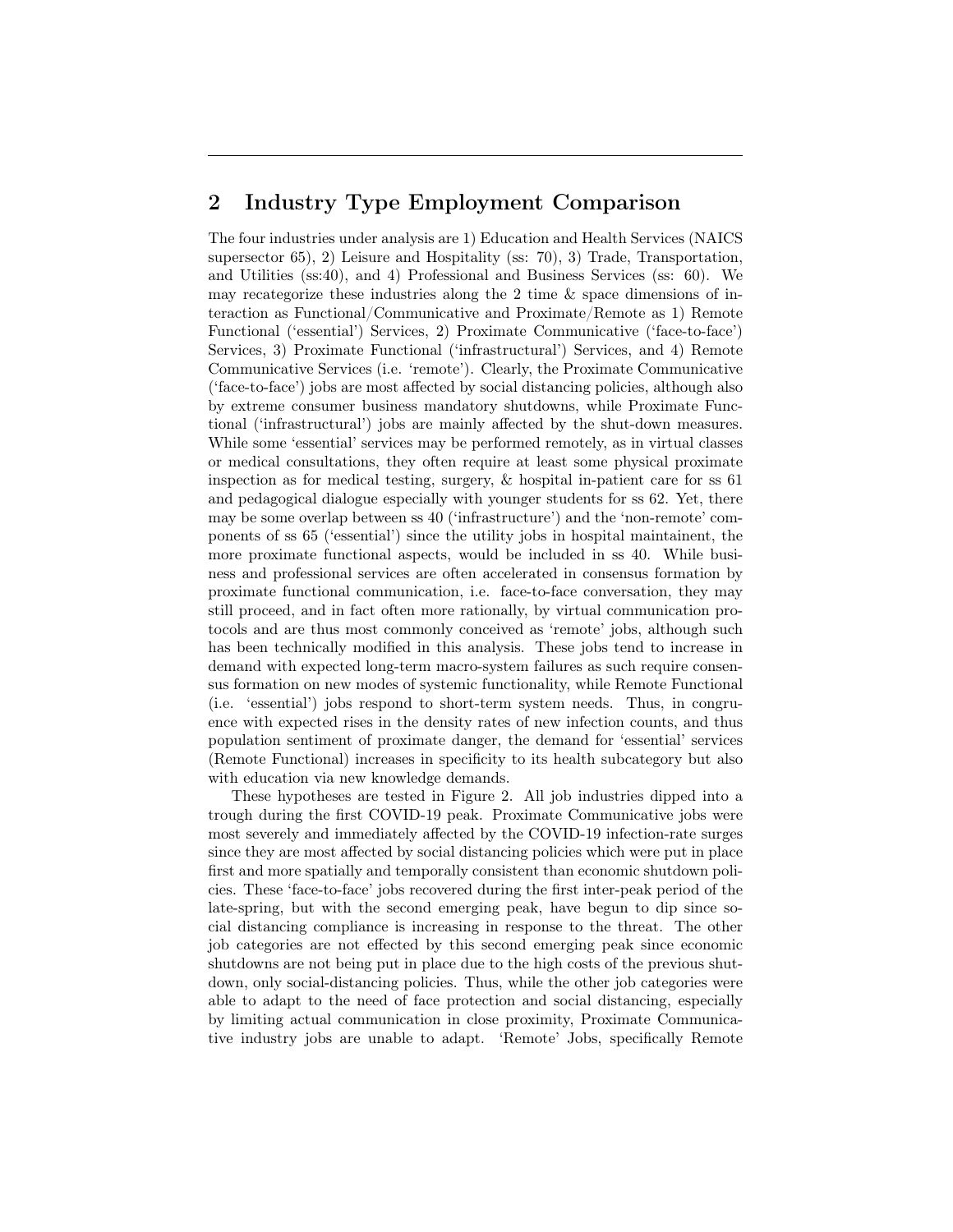Communication, were able to use virtual communication methods to reduce the effect of building (proximate-functional) shutdowns and social distancing (i.e. non-proximate-communication) policies, and thus were least affected. Both Functional job categories followed the same curve since they each have mixed remote & proximate sub-functionalities and must adapt, not through virtual communication technologies, but only through workplace safety-hazard protocols, whether the threat is due to fellow workers ('infrastructure') or patients ('essential'). Such functional technologies, i.e. artificial intelligence (remote) and robotics (proximate), are only emerging into mainstream use. The main difference lies not in the spatial distance of instrument-application, but in the abstractness of the instrument. Thus while remote-functional jobs require abstract skills from higher-education, the hands-on skills of proximate-functional are often acquired on the job, indicating divergent correlations with income-low and income-middle from the previous job category comparison (cc: section 1 / figure 1). While remote-functional jobs may be performed somewhat remotely, their time-sensitive critical need often requires proximity for effectiveness and efficiency, thus offsetting any difference between the functional job categories in response to the COVID-19 crisis progression, including the greater demand for health professionals (within remote-functional) to respond to the immediate viral infections.



Figure 2: ET This graph compares the number of active employees from the four industry job categories during the pandemic relative to an average baseline index calculated from  $1/4/2020$  to  $1/31/2020$ .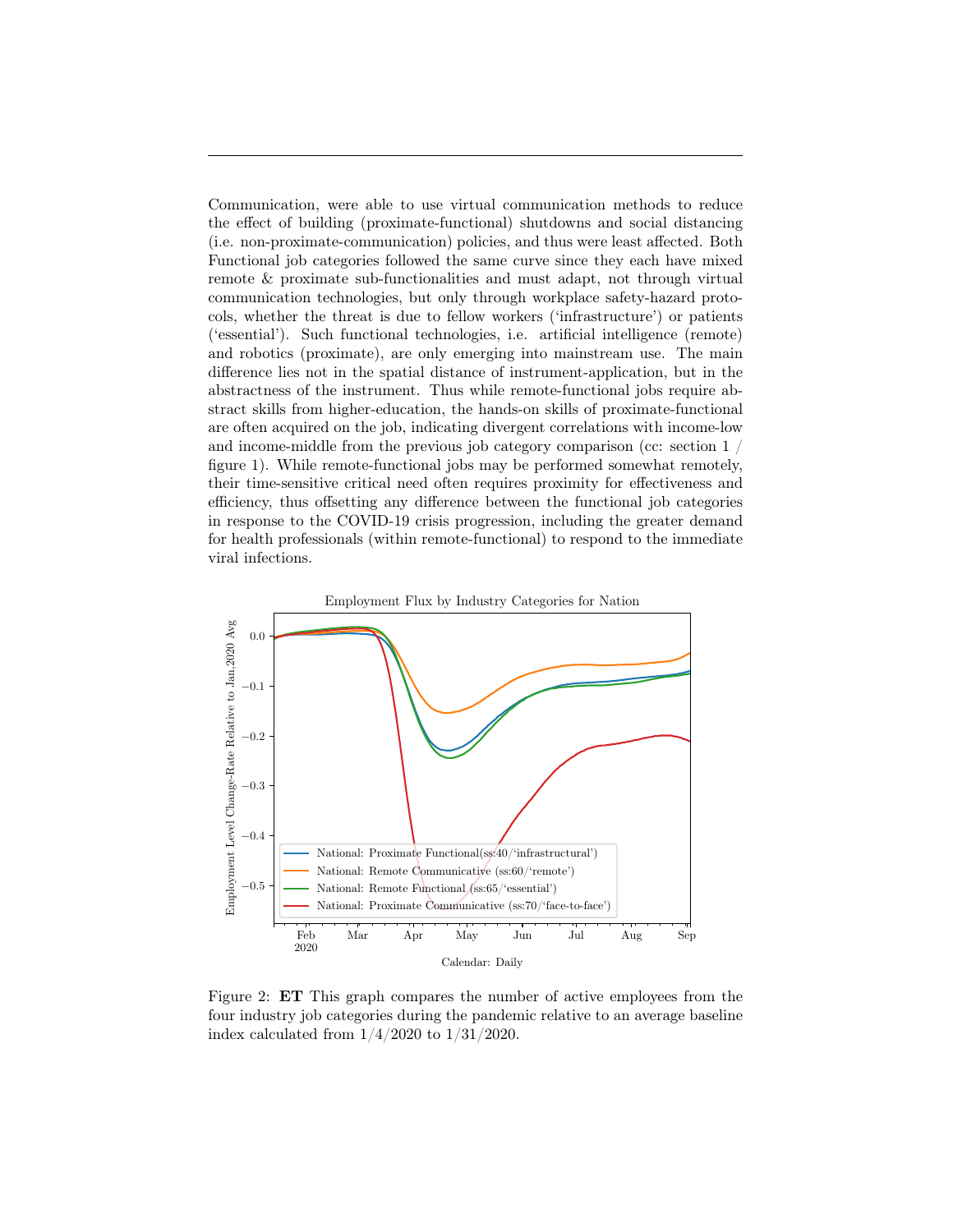#### 3 Policy Recommendations

The problem of economic inequality in response to the COVID-19 crisis thus presents itself mainly as how to increase the capacity for proximate-communicative services. A solution in-itself may not be feasible during either present or immanent threats of infection-spreading conditions, but can instead be offset onto both containing the virus more effectively and in shifting the (low-income) laborforce away from proximate-communicative to proximate-functional or remote (function & communicative) industries through economic restructuration. Both of these policy strategies converge onto specific technical capacity development of the operating economic system within the newly emerging crisis-domains. The virus can be better contained for long-term economic gains through stricter and widespread shut-down measures with complementary income subsidies as longer 'stay-at-home relief packages' and higher costs to non-compliance in coordination with surrounding governments and travel-quarantine protocols, as well as by increasing the efficiency and effectiveness of crisis response by the functional industries - themselves both 'essential' although operating in different scales as for specific health responses and stable infrastructural needs to support population sustenance - through investments in labor supply increases and the domain-specific technological advances. Skewing the work-force distribution away from proximate-communicative can be achieved by creating a greater availability of (virtual) technical training for newly emerging (i.e. crisis-based) needs and building technology to support greater technical capacity with less educational abstract skill development required.

While clearly investment in Remote Communication technology and its laborsupply is a less essential crisis-response requirement already met by the financial market captures, investing in Functional Technique, Technician, & Technology (virtual & mechanical) companies is an unmet requirement, since the domain of the functional-need has only recently been revealed by the COVID-19 crisis and is still being discovered scientifically, for which non-expert consumers lack to information to exogenously push the market forces towards this equilibrium. It is thus ripe for advances in NYC-wide operations to enable faster and smoother economic recovery of job equality under persistent critical conditions from the threat of new viral peaks emerging either due to seasonality, i.e. the upcoming winter, or spatial diffusion, i.e. cross-contamination from non-containing (geographic or transportational) neighbors.

In specificity, the newly emerged economic domain demanded by the crisis is for functional-communication, both proximate and remote, to increase the capacity of consensus formation by information extraction in critical decisionmaking for systemic action coordination within dynamic conditions of uncertainty - inter-disciplinary 'scientific' research processes with data-analytic hypothesistesting. Growth of this sector will increase the functionality-reach of remotecommunicative industries and minimize the communicative (i.e. infection-threatening) needs of both proximate-functional and remote-functional industries, as well as the consumer-demand for and risks in service of proximate-communication jobs, while generating a new market vacua for capital to sublimate.